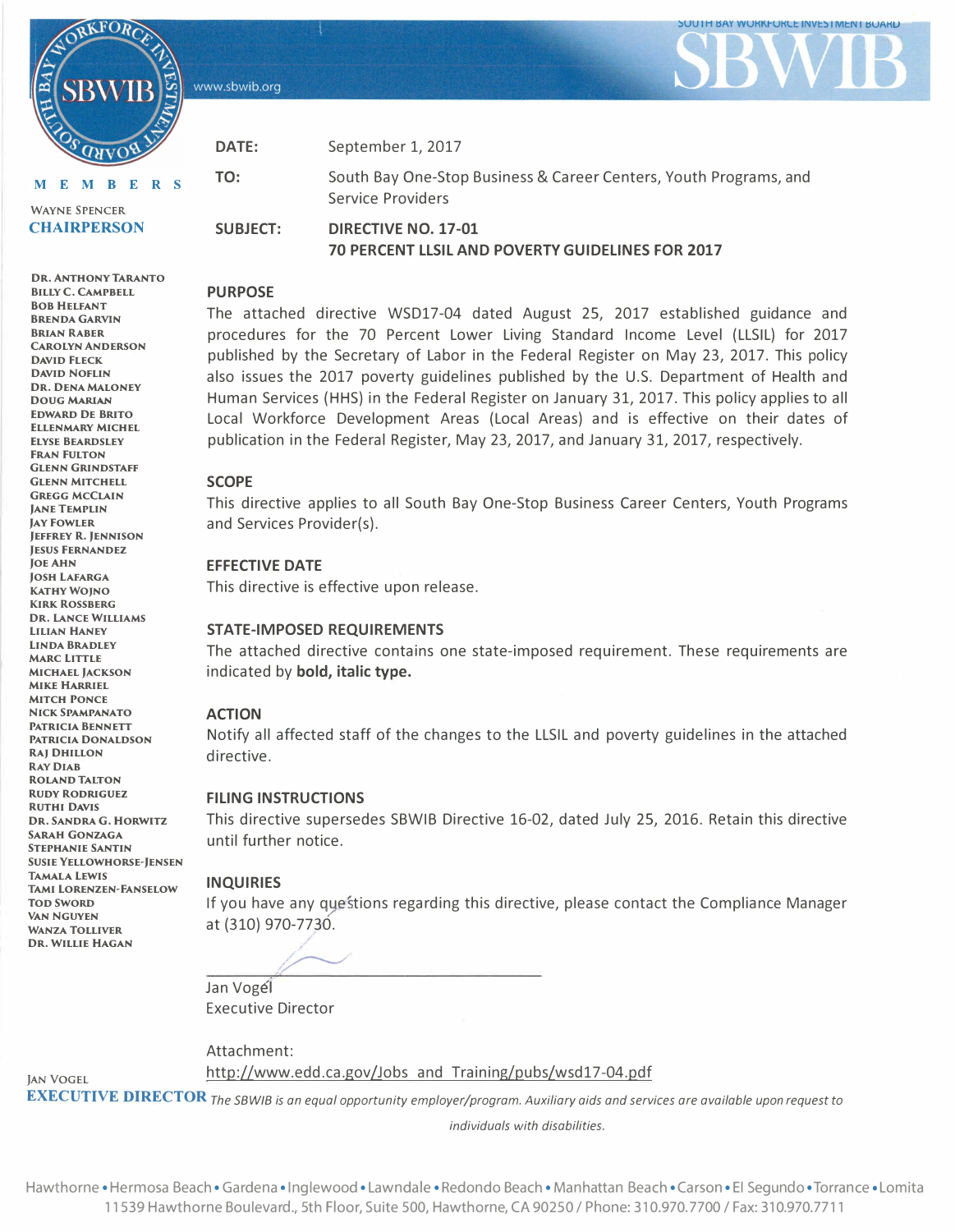

**Date:** August 25, 2017 **Number:** WSD17-04



# **70 PERCENT LLSIL AND POVERTY GUIDELINES FOR 2017**

### **EXECUTIVE SUMMARY**

This policy provides the guidance and establishes the procedures regarding the 70 Percent Lower Living Standard Income Level (LLSIL) for 2017 published by the U.S. Department of Labor (DOL) in the *Federal Register* on May 23, 2017. This policy also issues the 2017 poverty guidelines published by the U.S. Department of Health and Human Services (HHS) in the *Federal Register* on January 31, 2017. This policy applies to all Local Workforce Development Areas (Local Areas) and is effective on their dates of publication in the *Federal Register*, May 23, 2017, and January 31, 2017, respectively.

This policy contains two state-imposed requirements, which are in *bold, italic* type.

This Directive finalizes Workforce Services Draft Directive *70 Percent LLSIL and Poverty Guidelines for 2017* (WSDD-169), issued for comment on July 11, 2017. The Workforce Development Community submitted no comments during the draft comment period.

This policy supersedes Workforce Services Directive *70 Percent LLSIL and Poverty Guidelines for 2016* (WSD16-02), dated July 20, 2016. Retain this Directive until further notice.

## **REFERENCES**

- *Workforce Innovation and Opportunity Act* (WIOA) Sections 3(36), 127(b)(2)(C), 132(b)(1)(B)(v)(IV), and 134 (d)(1)(A)(x)
- *Federal Register*, Volume 82, Number 98, ["WIOA; LLSIL"](https://www.doleta.gov/llsil/2017_Federal_Register_Notice.pdf) (May 23, 2017)
- *Federal Register*, Volume 82, Number 19, ["Annual Update of the HHS Poverty](http://familiesusa.org/sites/default/files/product_documents/2017-02076.pdf)  [Guidelines"](http://familiesusa.org/sites/default/files/product_documents/2017-02076.pdf) (January 31, 2017)

The EDD is an equal opportunity employer/program. Auxiliary aids and services are available upon request to individuals with disabilities.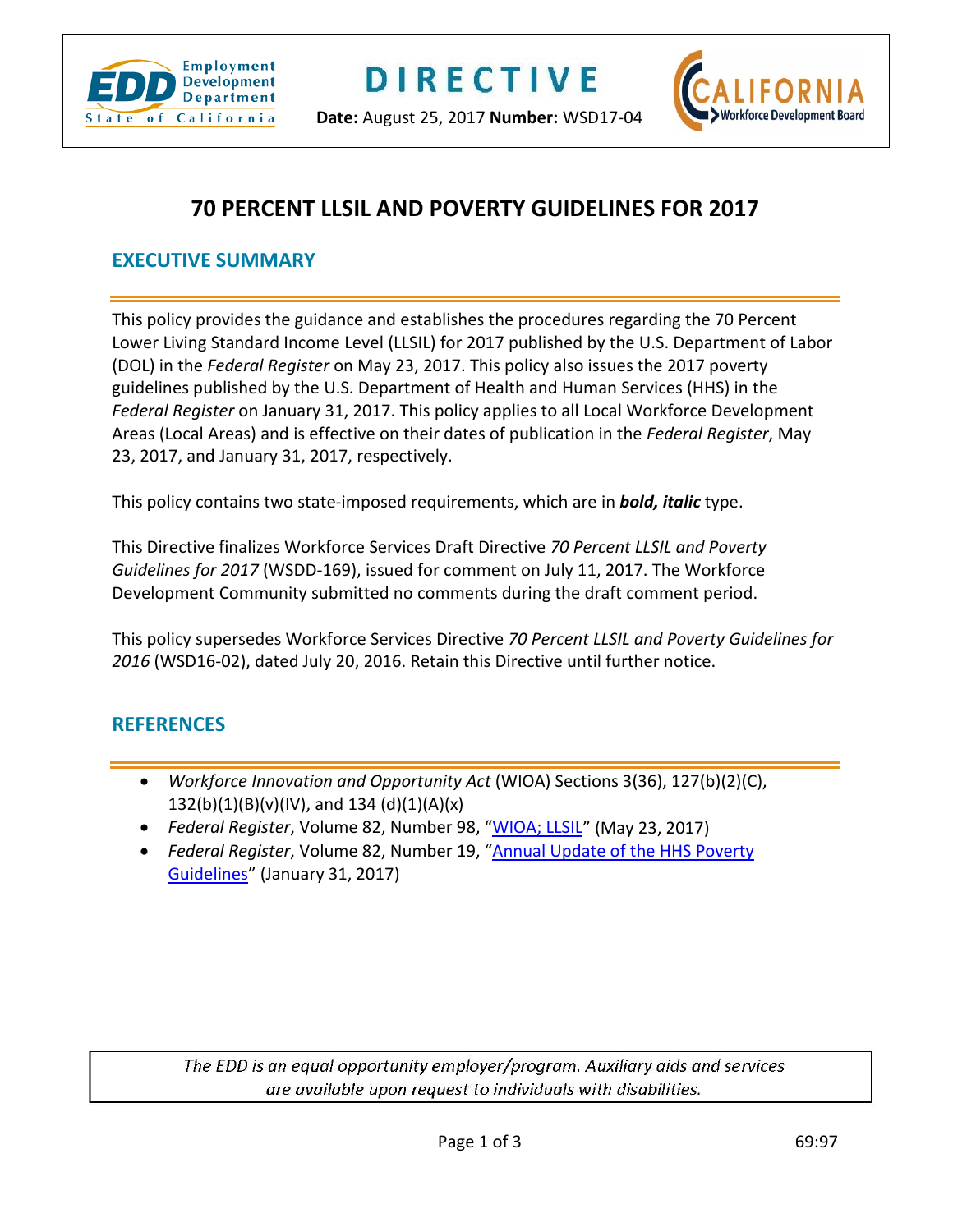## **BACKGROUND**

The WIOA Section 3(36)(A) sets the critical Local Areas use in determining whether an individual is a low-income individual. These criteria include two sets of data; the poverty guidelines, as published by HHS, and 70 percent of the LLSIL, as determined by the Secretary of Labor. The Local Areas are to use the higher of these two measures to establish low-income status for eligibility purposes of WIOA Title I programs. The WIOA requires annual revisions to both sets of data. All Local Areas use the same poverty guidelines. However, the LLSIL identifies maximum qualifying income levels for residents in either of two broad geographic designations: metropolitan and non-metropolitan areas. Metropolitan income levels apply to residents living within Metropolitan Statistical Areas (MSAs) as defined by the Office of Management and Budget. Non-Metropolitan income levels apply to places with populations under 50,000. In addition to the broad metropolitan and non-metropolitan designations, the DOL identifies three MSAs in California that have unique LLSILs: the San Diego MSA, the Los Angeles/Riverside/Orange County MSA, and the San Francisco/Oakland/San Jose MSA.

## **POLICY AND PROCEDURES**

1. Select the appropriate table for use by your Local Area from the five tables in the attachment *(In those instances where a Local Area encompasses both metropolitan and non-metropolitan areas, the state has designated the higher of the LLSIL figures for use within the entire Local Area).*

2. Use the higher of either the LLSIL or the poverty guidelines for the appropriate family size to determine low-income status. A comparison of the applicant's actual family income during the six-month income determination period within the six-month figures on the charts enables the reviewer to immediately determine income status.

*3. Local Workforce Development Boards must set the criteria for determining whether employment leads to self-sufficiency. At a minimum, such criteria must provide that selfsufficiency means employment that pays at least 100 percent of the LLSIL established for a Local Area.*

## **ACTION**

Notify all affected staff of the changes to the LLSIL and poverty guidelines in this Directive.